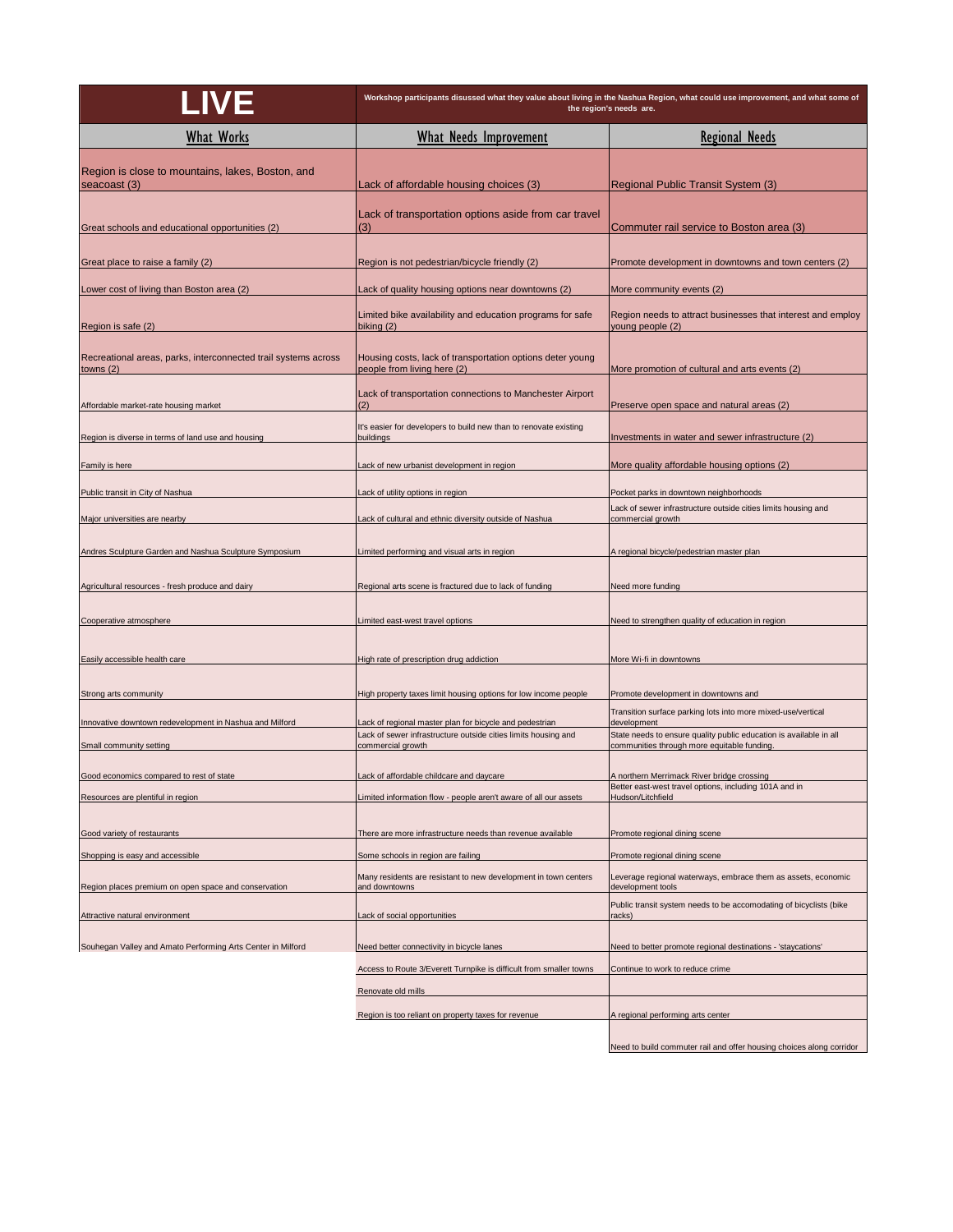| <b>WORK</b>                                                                                                                               | Workshop participants discussed what they value about working in the Nashua Region, what could use improvement and what some regional<br>needs are. |                                                                                                            |
|-------------------------------------------------------------------------------------------------------------------------------------------|-----------------------------------------------------------------------------------------------------------------------------------------------------|------------------------------------------------------------------------------------------------------------|
| <b>What Works</b>                                                                                                                         | <b>What Needs Improvement</b>                                                                                                                       | <b>Regional Needs</b>                                                                                      |
| Significant concentration of high tech companies<br>in region (2)                                                                         | Lack of transportation options to employment centers<br>(3)                                                                                         | Business incubators, low cost offices for start-up<br>businesses (3)                                       |
| Region enjoys strong retail base (2)                                                                                                      | Lack of low cost places for start ups, small businesses (2)                                                                                         | Regional Public transit system (3)                                                                         |
| Tax advantages, no state sales tax (2)                                                                                                    | State universities are not affordable (2)                                                                                                           | Commuter rail to Boston area (3)                                                                           |
| Community colleges are focusing on science and<br>technology programs, orienting programs to employer<br>needs                            | Younger people are not interested in driving. We need facilities and incentives<br>to walk or bike to work                                          | Build regional internship and job training programs to aid<br>business (2)                                 |
| Region has a highly educated population                                                                                                   | Insurance and food safety requirements make community events difficult,<br>hurt small businesses                                                    | Incentives for green commuting (transit users and bicycle or walking<br>commuters)                         |
| Lots of small start-ups are located in Nashua                                                                                             | More coordination needed in talent searches                                                                                                         | Improved transportation between towns                                                                      |
| Significant industrial park opportunities                                                                                                 | Lack of a major business incubator in region                                                                                                        | Regional zoning                                                                                            |
| Region has excellent business networking opportunities<br>including rotaries and business chambers                                        | State universities and community colleges do not focus enough on<br>engineering, scientific and technical fields                                    | Conversion of single-family homes to inlaw apartments or rental units                                      |
| Merrimack Premium Outlets                                                                                                                 | Region needs more diversified economic base (if BAE Systems leaves the<br>area, we are vulnerable)                                                  | An integrated job search coordination system for job seekers                                               |
| Region is willing to cooperate for sake of economic<br>development                                                                        | Lack of openings for entry level positions                                                                                                          | More accessible education programs for residents                                                           |
| Lots of home based/niche businesses                                                                                                       | Towns need more incentives to attract businesses, including water/sewer<br>discounts                                                                | Need to attract more companies to the region                                                               |
| Strong business diversity in region                                                                                                       | A region-wide internship and educational campaign would help businesses<br>meet some needs without hiring                                           | NH Dept. of Resources and Economic Development needs more staff                                            |
| Many opportunities to establish home based business<br>due to strong internet connectivity                                                | Need more investment in talent pool and infrastructure to attract<br>businesses                                                                     | Advertize region's reverse commute advantage                                                               |
| Manchester Airport is regional asset                                                                                                      | Lack of employment opportunities for those with mental illnesses                                                                                    | Easy to use, internet-based carpooling-rideshare program with active<br>involvement from private companies |
| Overall good broadband accessibility, cellular phone<br>reception                                                                         | Lack of affordable housing                                                                                                                          | Region needs more bike trails/bike ways, like the Minuteman Bikeway in<br>Boston area                      |
| Good educational programs available                                                                                                       | Regional communication is lacking, there's no way to easily reach everyone                                                                          | Require or Incentivize refurbishing buildings to meetgreen trends<br>(including LEED certification)        |
| Region's population is work-oriented                                                                                                      | Limited housing choices and diversity                                                                                                               | Intermodal forms of transportation for business                                                            |
| Cooperative oriented business, shared office space for<br>small business, incubators                                                      | Zoning regulation stymie growth                                                                                                                     | Vertical mixed-use live/work spaces, including artist lofts                                                |
| Lots of volunteer opportunities                                                                                                           | Lack of public transit service to Manchester Airport                                                                                                | Capitalize on local farms                                                                                  |
| Community revitalization tax incentives                                                                                                   | Lack of job opportunities for veterans, the homeless                                                                                                | New buildings should be adaptable to future conditions, accommodate a<br>variety of possible uses          |
| Businesses like Make-It Labs in Nashua which offer<br>shared work space for entrepreneurs<br>Existing state incentives for entrepreneuers |                                                                                                                                                     | Internet-based car-pooling, rideshare resource                                                             |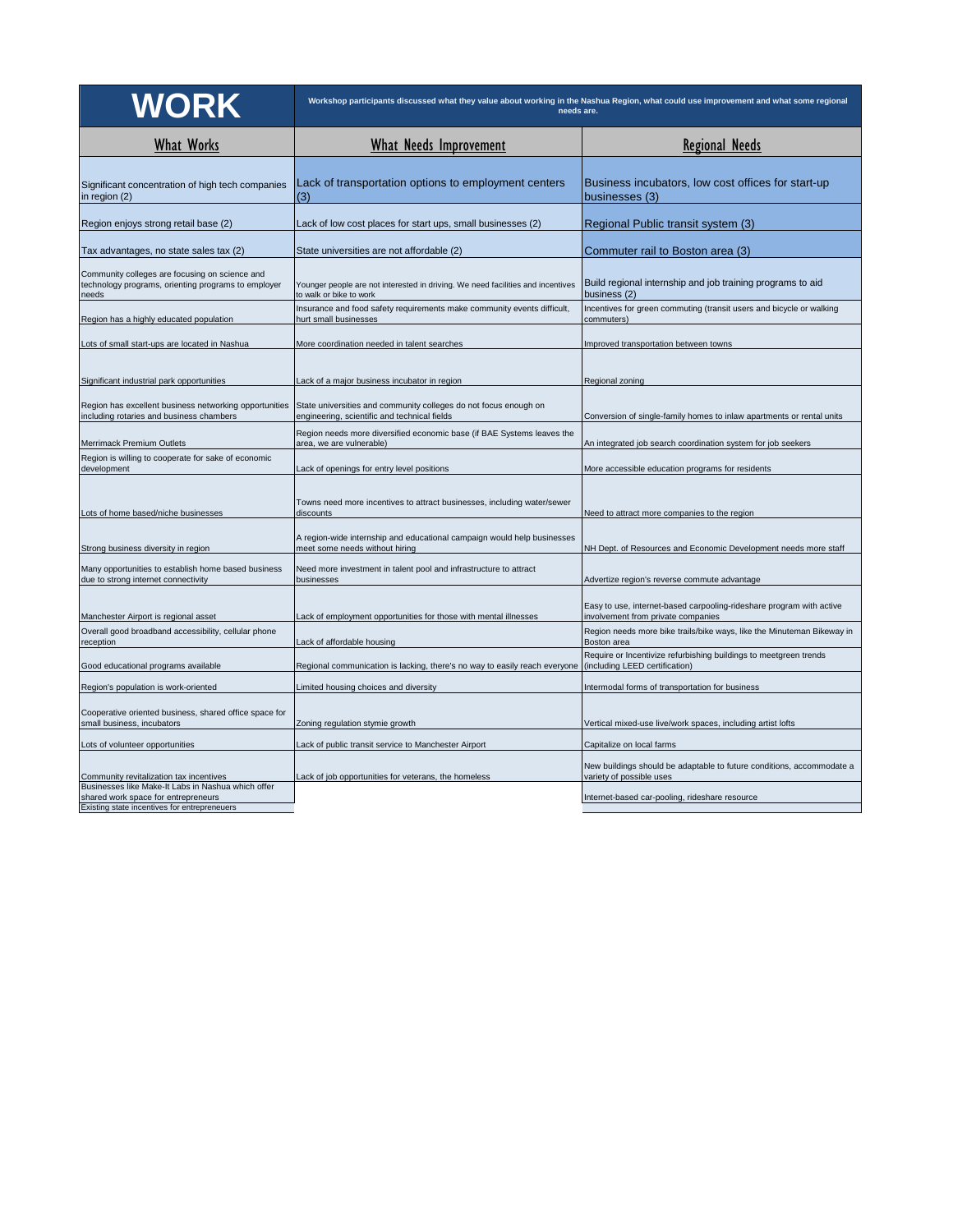| PLAY                                                                                     | Workshop participants discussed what they value about playing in the Nashua Region, what could use improvement and what some regional needs are. |                                                                                                     |
|------------------------------------------------------------------------------------------|--------------------------------------------------------------------------------------------------------------------------------------------------|-----------------------------------------------------------------------------------------------------|
| <b>What Works</b>                                                                        | <b>What Needs Improvement</b>                                                                                                                    | <b>Regional Needs</b>                                                                               |
| Region has great, easily accessible parks and<br>trail systems (3)                       | Region does not promote destinations and arts and cultural<br>events well (3)                                                                    | More community events (3)                                                                           |
| Great dining options in Downtown Nashua, Milford (2)                                     | Lack of transportation options, lack of commuter rail to Boston area (2)                                                                         | Marketing/ promotion of regional destinations and arts and<br>cultural offerings (3)                |
| Nashua Sculpture Symposium (2)                                                           | Residents leave the region for fun activities (2)                                                                                                | Redevelop riverfronts/ focus development there (2)                                                  |
| Region has thriving downtowns (2)                                                        | Region doesn't market or tie in our historic areas very well for visitors (Lowell<br>National Historic Park is a good model)                     | More funding for cultural events, and staffing (2)                                                  |
| Skiing is really close                                                                   | Region doesn't capitalize on very important historic sites, assets                                                                               | Better transportation options for visitors                                                          |
| Destination for shopping, outlets and mall                                               | Region doesn't promote arts well                                                                                                                 | A discussion regarding viability of a casino in the region                                          |
| Kayaking and tubing on the Nashua and Souhegan Rivers                                    | Region does not tie in parks and downtown areas well                                                                                             | More entertainment venues                                                                           |
| Nashua and surrounding towns have great community-building<br>events                     | Lack of safe areas to bicycle                                                                                                                    | Water focused venue to rent a boat, and row                                                         |
| Lots of performing arts organizations in region - Amato Center,<br>Andy's Summer Theater | Region does not sell itself well - Why should people come here?                                                                                  | A boathouse on the Merrimack River                                                                  |
| Chunky's (Nashua/Pelham) ability to have dinner and see<br>movie at same location        | People drive through here to go to other destinations                                                                                            | A major museum                                                                                      |
| Established interconnected trails systems across towns                                   | Lack of entertainment venues -small theatres for entertainment                                                                                   | Need better non-motorized transportation connections                                                |
| Plentiful youth programming activities (Boys and Girls Clubs)                            | Many businesses shut down early, limited after work options                                                                                      | Region needs a big draw like the Lowell Folk Festival, something to attract<br>visitors             |
| Youth sports                                                                             | Downtown Milford has no coffeeshop open past 2 p.m.                                                                                              | Why should people visit region? Region needs to focus on a simple persuasive<br>message to visitors |
| Easy access to green space                                                               | No overnight tourism                                                                                                                             | More fleixibility with regulation, especially food safety regulation for community<br>events        |
| Region has hidden gems like Monson Village, Baboosic Lake,<br><b>Kids Cove</b>           | Assets like Merrimack Outlets are only accessible by car                                                                                         |                                                                                                     |
| No state sales tax                                                                       | Region is disconnected - you have to drive everywhere                                                                                            |                                                                                                     |
| Lakes and rivers for water-sports, fishing                                               | Lack of awareness of theatre groups                                                                                                              |                                                                                                     |
| Region supports the arts                                                                 | No casino                                                                                                                                        |                                                                                                     |
| Music venues, art galleries                                                              | State does not understand that we are a cohesive region<br>Lack of activities for non-shoppers/men                                               |                                                                                                     |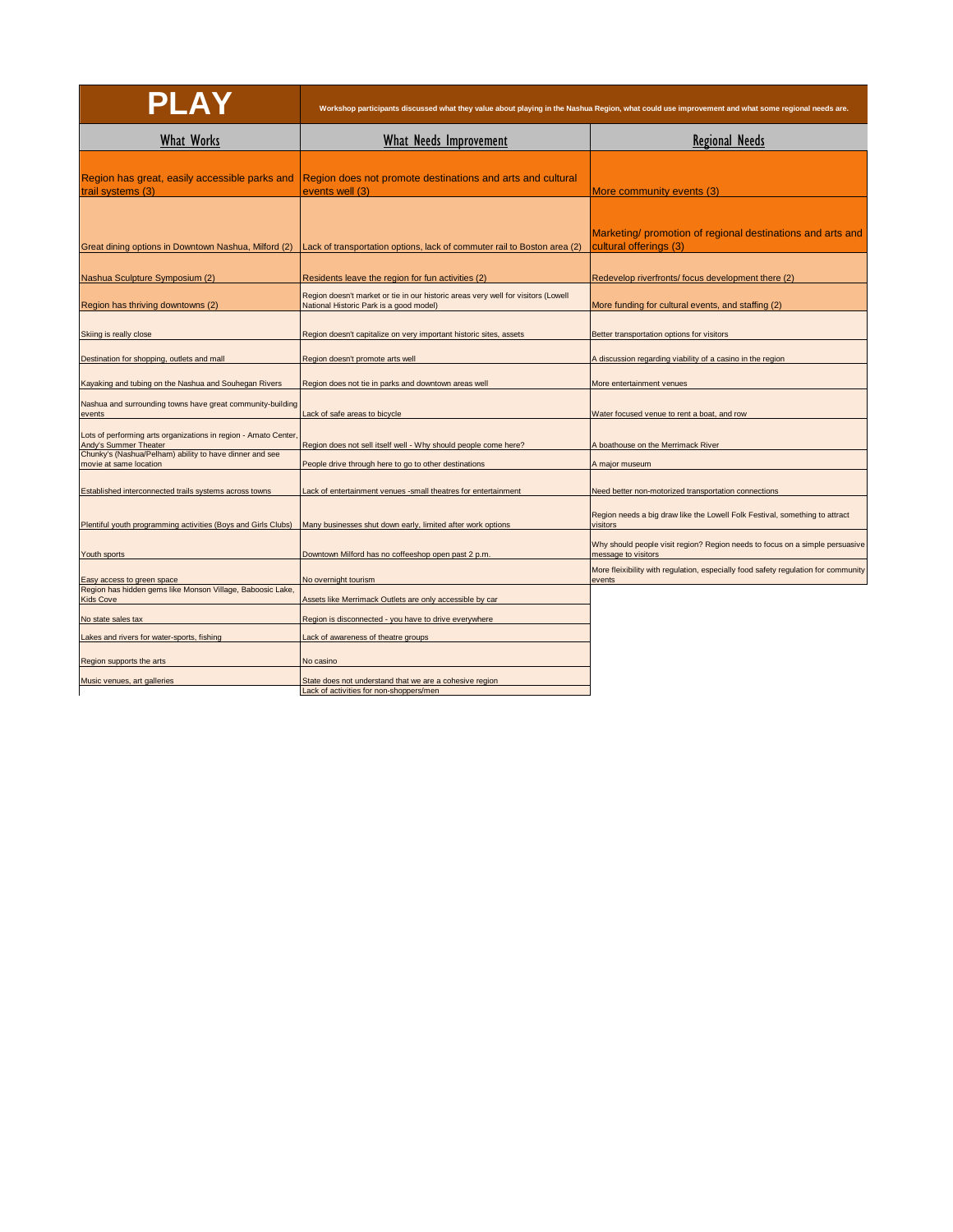# **How can NRPC Help?**

### **Serve as a regional communications hub for region, facillitate stronger communication among towns (3)**

#### **Develop a regional economic development plan (2)**

Bring towns together to develop land use/ transportation/development plans for major regional corridors (i.e. 101A)

Bring people together to talk to discuss regional issues and stimulate ideas

Assemble a regional economic development advisory committee

Hire an events planner to support community event planning (2)

More workshops and seminars on strategies and trends in planning/zoning and economic development

Promote shopping local campaigns

Develop a regionwide bicycle and pedestrian master plan

Coordination with farmers markets to market them more appealing with music

Publish a regional newsletter

Facilitation among the towns, same problems town to town and piggy backing on solutions

Bring people together to talk to each other and stimulate ideas

Serve as a regional economic development resource the same way the commission is seen as a land use and transportation resource